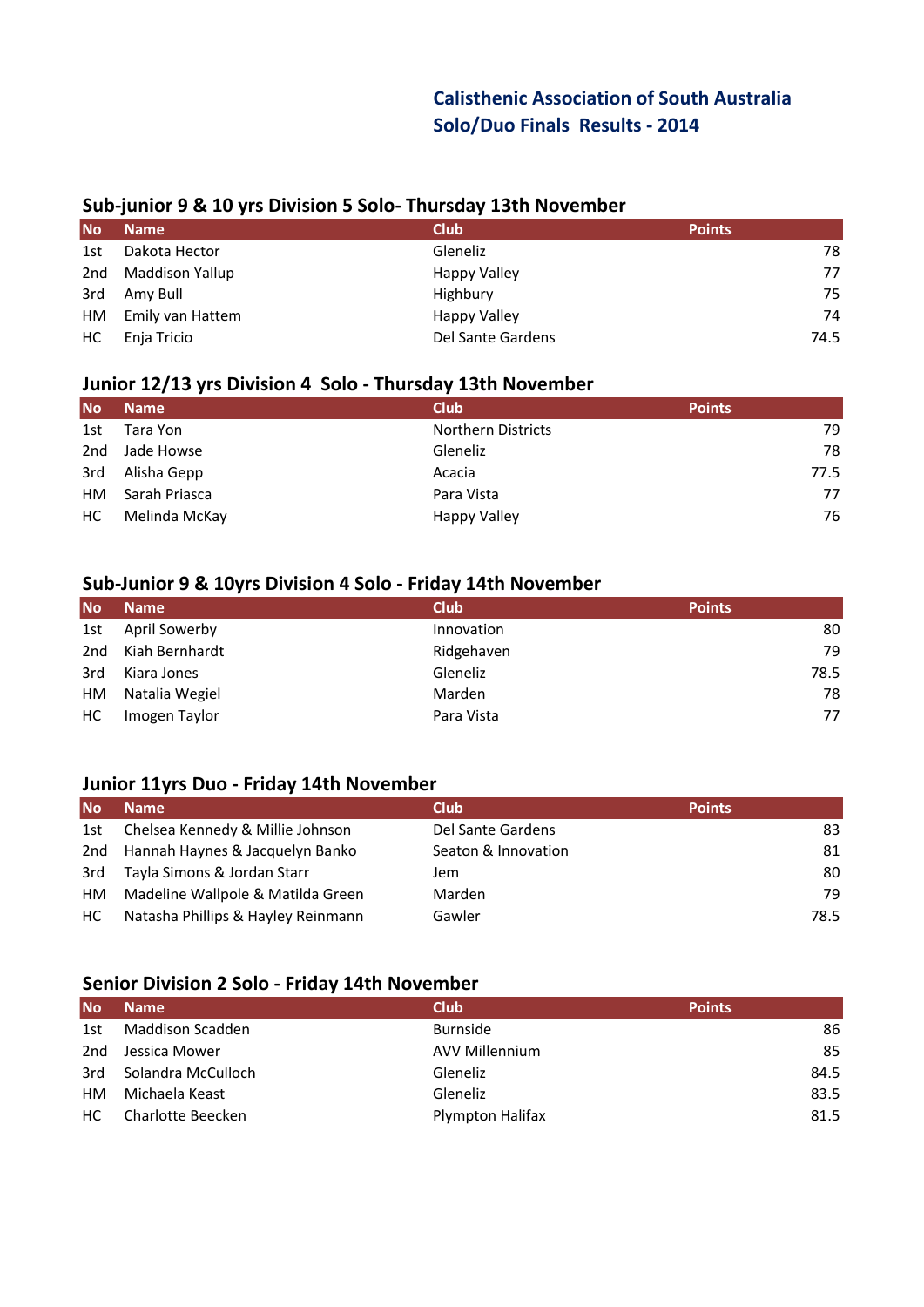## **Junior Duo 12 years - Saturday 15th November**

| <b>No</b> | <b>Name</b>                          | <b>Club</b>         | <b>Points</b> |
|-----------|--------------------------------------|---------------------|---------------|
| 1st       | Brooke Archbold & Caitlin Armstrong  | Clovelly            | 89            |
| 2nd       | Zoe Koutroumanidis & Jordan D'Angelo | Innovation & Marden | 87.5          |
| 3rd       | Jade Dowley & Brooklyn Banyer        | Reynella Braeview   | 87            |
| HM        | Jacynta Alomes & Victoria Hughes     | Reynella Braeview   | 86            |
| HC.       | Baylee Kalic & Tahlia Degnan         | Marden              | 84            |

#### **Junior Duo 13 years - Saturday 15th November**

| <b>No</b> | <b>Name</b>                          | <b>Club</b>                | <b>Points</b> |
|-----------|--------------------------------------|----------------------------|---------------|
| 1st       | Aspen Palmer & Abbey Sayer           | <b>AVV Millennium</b>      | 91            |
| 2nd       | Gracie Lovelock & Georgia Dinnison   | <b>Brighton</b>            | 90.5          |
| 3rd       | Tiana Costanzo & Samara Costanzo     | <b>AVV Millennium</b>      | 88.5          |
| HМ        | Hayley Worsman & Isabella Treloar    | <b>Burnside</b>            | 88            |
| HC.       | Samantha Hiern & Marlee-Rose England | Del Sante Gardens & Marden | 87            |

## **Sub-Junior 8yrs Division 3 - Sunday 16th November**

| <b>No</b> | <b>Name</b>      | <b>Club</b>       | <b>Points</b> |
|-----------|------------------|-------------------|---------------|
| 1st       | Faith Lockhart   | Reynella Braeview | 82            |
| 2nd       | Scarlett Jones   | Cherum            | 81            |
| 3rd       | Alice Pudney     | Seaton            | 78            |
| HM        | Shailea Kemp     | Reynella Braeview | 76            |
| НC        | Natalie Bruniges | Cherum            | 74.5          |

## **Sub-Junior 8yrs Division 2 - Sunday 16th November**

| <b>No</b> | <b>Name</b>          | <b>Club</b>       | <b>Points</b> |
|-----------|----------------------|-------------------|---------------|
| 1st       | Jessie Seymour       | Reynella Braeview | 83            |
| 2nd       | Georgia Barrett      | Reynella Braeview | 81            |
| 3rd       | Madeline Belperio    | Del Sante Gardens | 80.5          |
| HМ        | Liliana Kranixfield  | Plympton Halifax  | 80            |
| нc        | <b>Hannah Groves</b> | <b>Brighton</b>   | 79.5          |

## **Sub-Juniors 8 & 9yrs Duo - Sun day 16th November**

| <b>No</b> | <b>Name</b>                     | <b>Club</b>                | <b>Points</b> |
|-----------|---------------------------------|----------------------------|---------------|
| 1st       | Karly Chibnall & Annabel Warnes | Reynella Braeview & Marden | 87            |
| 2nd       | Mikayla Murray & Charli Horn    | Marden & AVV Millennium    | 84.5          |
| 3rd       | Lara Burgess & Tiana Swan       | Reynella Braeview          | 84            |
| HМ        | Lauren Buley & Amelia White     | Reynella Braeview/Marden   | 82            |
| HC.       | Summa Moyle & Tiarnah Delaat    | Innovation                 | 81            |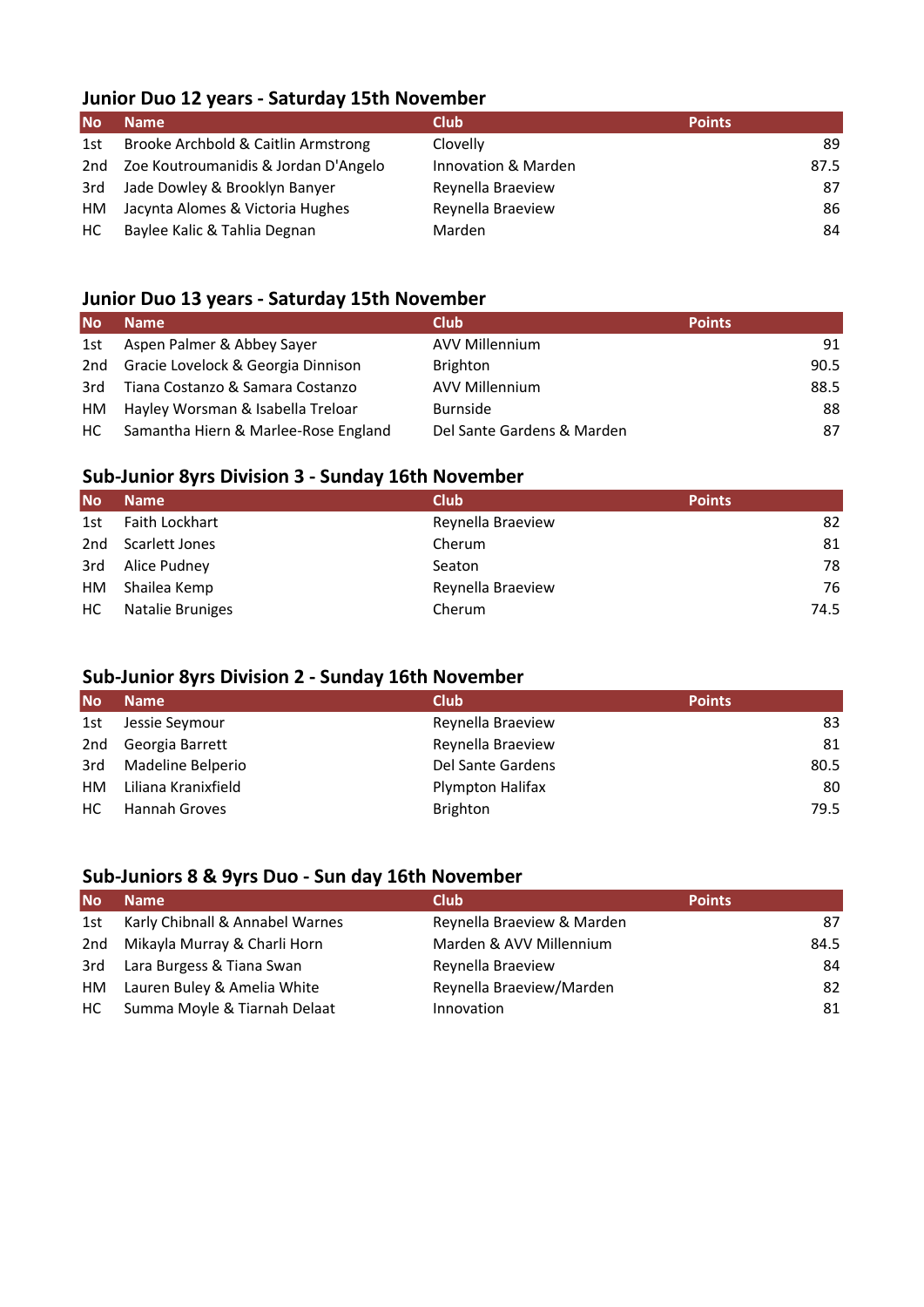## **Sub-Junior 10yrs Duo - Sunday 16th November**

| <b>No</b> | <b>Name</b>                            | <b>Club</b>                | <b>Points</b> |
|-----------|----------------------------------------|----------------------------|---------------|
| 1st       | Bella Faulkner & Amelia Tyler          | Reynella Braeview & Marden | 89.5          |
| 2nd       | Mackenzie van de Water & Charlotte Beh | Innovation & Marden        | 85.5          |
| 3rd       | Lily Dowley & Hailee Eglinton          | Reynella Braeview          | 84            |
| HM        | Phoebe Kelton & Madelyn Denton         | Marden & Gawler            | 83.5          |
| HC .      | Hanna Webber & Jessica Martyn          | Marden & Ridgehaven        | 82.5          |

## **Sub-Junior 9 & 10yrs Division 3 Solo - Sunday 16th November**

| <b>No</b> | <b>Name</b>    | <b>Club</b>       | <b>Points</b> |
|-----------|----------------|-------------------|---------------|
| 1st       | Georgia Norman | Marden            | 86            |
| 2nd       | Brylee Crabb   | Acacia            | 85            |
| 3rd       | Kyla Williams  | Del Sante Gardens | 84.5          |
| HM        | Miriam McKay   | Onkaparinga       | 84            |
| HC.       | Jordyn Stabler | Seaton            | 83            |

## **Sub-Junior 9 & 10yrs Division 2 Solo - Sunday 16th November**

| <b>No</b> | <b>Name</b>     | <b>Club</b>       | <b>Points</b> |
|-----------|-----------------|-------------------|---------------|
| 1st       | Caitlin Dabinet | Clovelly          | 85            |
| 2nd       | Tiana Swan      | Reynella Braeview | 84            |
| 3rd       | Kayla Toch      | Jem               | 83.5          |
| HM        | Rylee Stanton   | <b>Burnside</b>   | 83            |
| HC.       | Lara Burgess    | Reynella Braeview | 82.5          |

#### **Junior 12 & 13 yrs Division 3 Solo - Sunday 16th November**

| <b>No</b> | <b>Name</b>        | <b>Club</b>      | <b>Points</b> |
|-----------|--------------------|------------------|---------------|
| 1st       | Tara Beyne         | Seaton           | 86            |
| 2nd       | Eliana Fitzgerasld | Plympton Halifax | 85            |
| 3rd       | Hayley Rowe        | Gawler           | 84            |
| HM.       | Rhiannon Dunham    | Para Vista       | 82.5          |
| HC.       | Teresa Tripodi     | Seaton           | 82            |

## **Junior 12 & 13 yrs Division 2 Solo - Monday 17th November**

| <b>No</b> | <b>Name</b>          | <b>Club</b>       | <b>Points</b> |
|-----------|----------------------|-------------------|---------------|
| 1st       | Jacynta Alomes       | Reynella Braeview | 81            |
| 2nd       | <b>Grace Thomson</b> | <b>Brighton</b>   | 80.5          |
| 3rd       | Cassie Sullivan      | Synergy           | 80            |
| HМ        | Amy Smolarek         | Marden            | 79            |
| НC        | Georgia Bannister    | Marden            | 78            |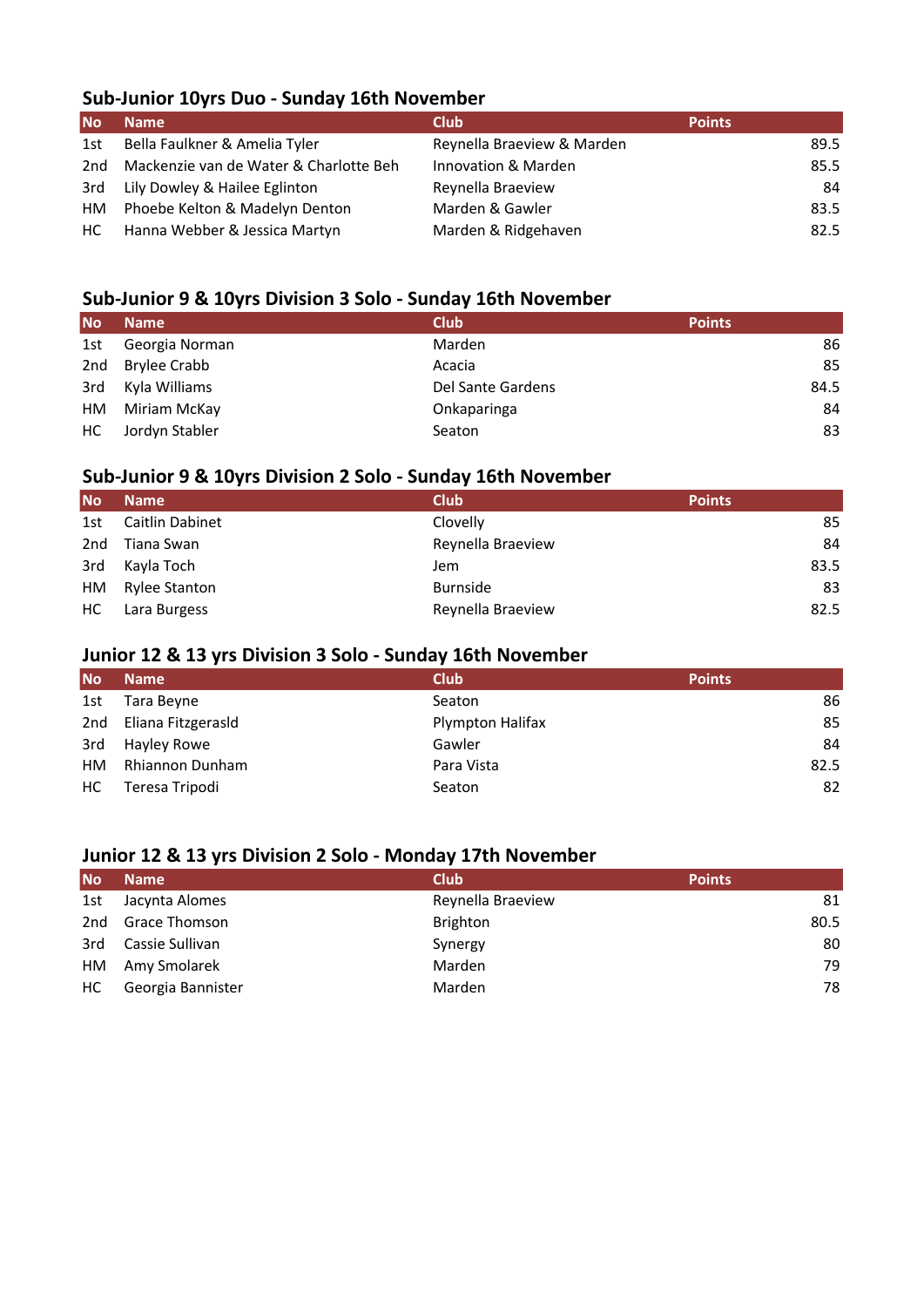# **Intermediate 15 & 16 yrs Division 2 Solo - Monday 17th November**

| <b>No</b>       | <b>Name</b>   | <b>Club</b>     | <b>Points</b> |
|-----------------|---------------|-----------------|---------------|
| 1st             | Julia Didone  | Seaton          | 78.5          |
| 2 <sub>nd</sub> | Olivia Levitt | Ridgehaven      | 78            |
| 3rd             | Rebecca Field | <b>Brighton</b> | 77.5          |
| HM.             | Shauni Jensen | Innovation      | 77            |
| HC.             | Renee Higgins | Para Vista      | 76.5          |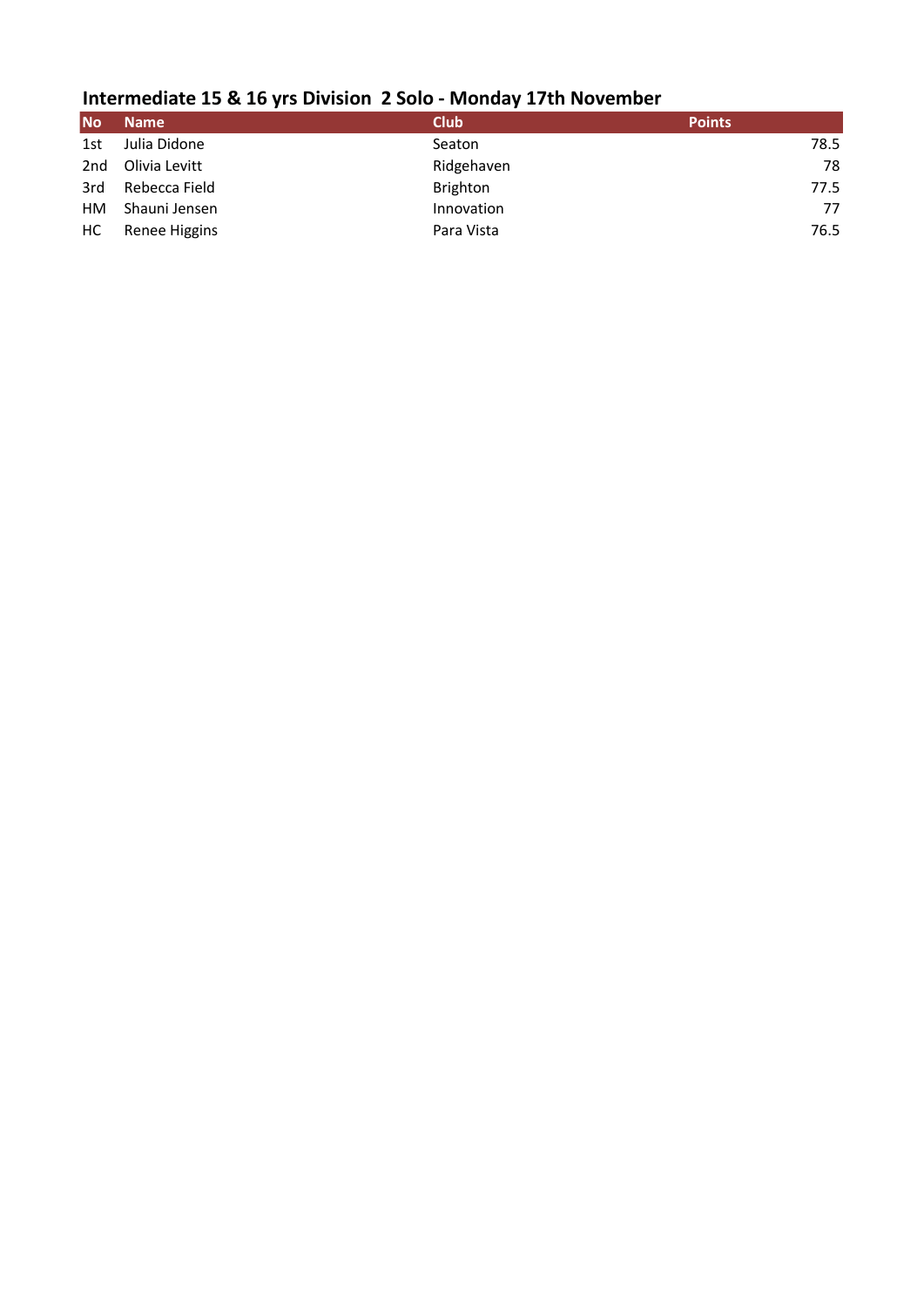**Sub-Junior 8yrs Division 1 Solo - Wednesday 19th November**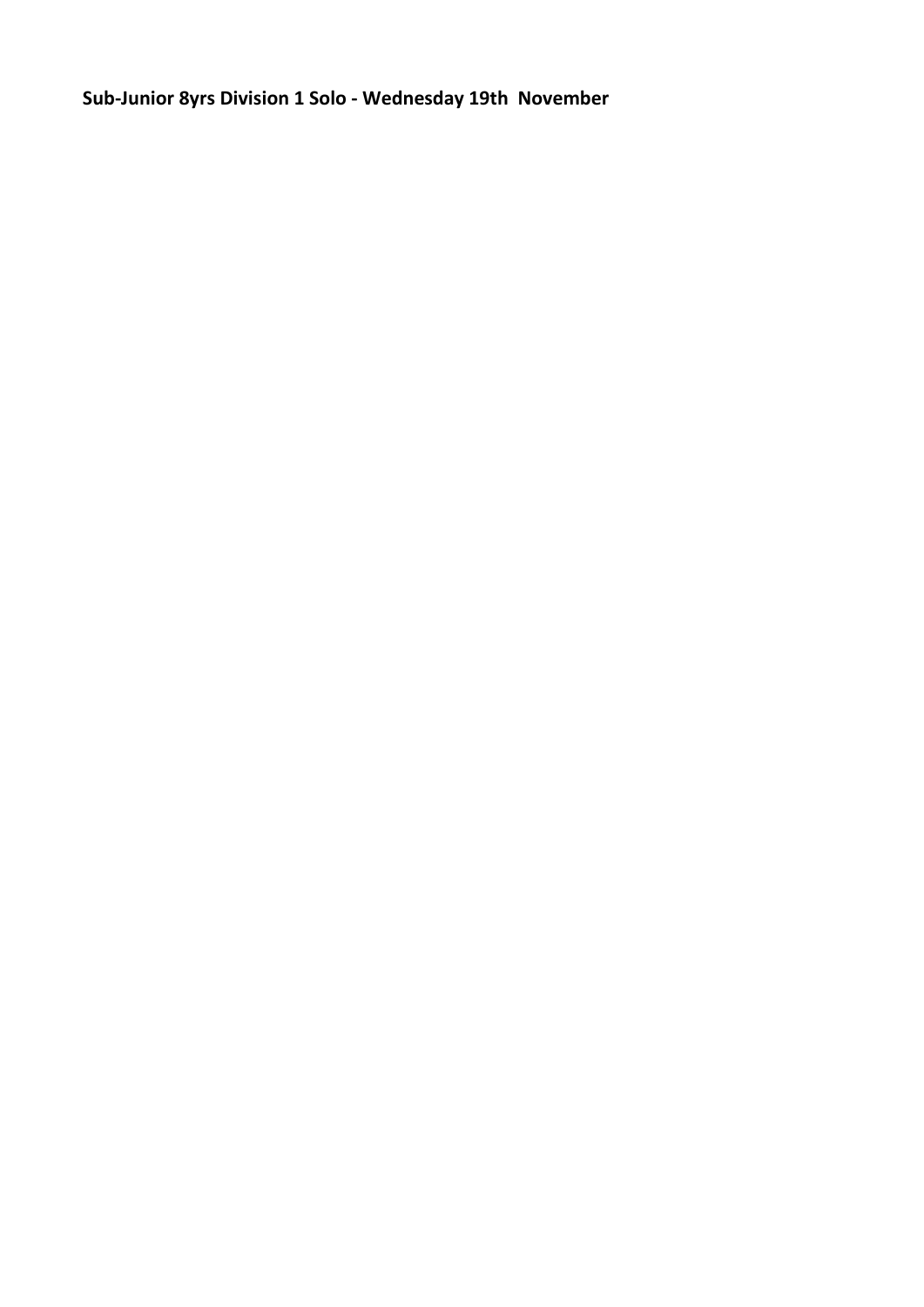| <b>No</b> | <b>Name</b>   | <b>Club</b>       | <b>Points</b> |
|-----------|---------------|-------------------|---------------|
| 1st       | Samara Dixon  | Clovelly          | 79            |
| 2nd       | Imogen Cooley | Reynella Braeview | 78            |
| 3rd       | Ella Maxwell  | Del Sante         | 77.5          |
| HM        | Abby Paterson | Whydale           | 77            |
| HC.       | Ella Williams | Clovelly          | 76            |

## **Sub-Junior 11yrs Division 2 Solo - Wednesday 19th November**

| <b>No</b> | <b>Name</b>                  | <b>Club</b>    | <b>Points</b> |
|-----------|------------------------------|----------------|---------------|
| 1st       | <b>Ashleigh Skye Knevitt</b> | Gleneliz       | 84            |
| 2nd       | <b>Tiahn Hayes</b>           | Ridgehaven     | 82            |
| 3rd       | Tara Meadows                 | Gleneliz       | 78            |
| HM        | Nicola Bayer                 | Funstar        | 77            |
| HC.       | Alyssa Tilbrook              | Golden Heights | 76.5          |

#### **Sub-Junior 9 & 10yrs Division 1 Solo - Thursday 20th November**

| <b>No</b> | <b>Name</b>            | <b>Club</b> | <b>Points</b> |
|-----------|------------------------|-------------|---------------|
| 1st       | Mia Hocking            | Marden      | 32            |
| 2nd       | Olivia Gilmore-Rankine | Ridgehaven  | 23            |
| 3rd       | Mikayla Murray         | Marden      | 15            |
| HМ        | <b>Annabel Warnes</b>  | Marden      | 12            |
| HC.       | Aleysha Moores         | Para Vista  | 10            |

## **Junior 12/13yrs Division 1 Solo - Thursday 20th November**

| <b>No</b> | <b>Name</b>                    | <b>Club</b>             | <b>Points</b> |
|-----------|--------------------------------|-------------------------|---------------|
| 1st       | Caitlin Webber                 | Marden                  | 34            |
| 2nd       | Isabella Treloar               | <b>Burnside</b>         | 24            |
| 3rd       | Demi Tose                      | Highbury                | 15            |
| HМ        | Hannah Elliot & Tiana Costanzo | Marden & AVV Millennium | 12            |
| HC.       | Caitlin Cairns                 | Para Vista              | 6             |

## **Intermediate 14yrs Division 1 Solo - Thursday 20th November**

| <b>No</b> | <b>Name</b>                     | <b>Club</b>                | <b>Points</b> |
|-----------|---------------------------------|----------------------------|---------------|
| 1st       | Jaeli Hunter                    | Del Sante Gardens          | 36            |
| 2nd       | <b>Ruby Roberts</b>             | Reynella Braeview          | 22            |
| 3rd       | Olivia Faulkner & Tamika Murphy | Reynella Braeview & Marden | 18            |
| HМ        | Briana Stanley                  | Highbury                   | 14            |
| HC.       | Gabrielle Howland               | <b>AVV Millennium</b>      | 4             |

## **Junior 11yrs Division 1 Solo - Friday 21st November**

| <b>No</b> | <b>Name</b>                         | <b>Club</b>               | <b>Points</b>  |
|-----------|-------------------------------------|---------------------------|----------------|
| 1st       | Danielle Mower                      | <b>AVV Millennium</b>     | 36             |
| 2nd       | April Crilly-Broadfoot              | <b>Burnside</b>           | 23             |
| 3rd       | Hannah Haynes                       | Seaton                    | 20             |
| <b>HM</b> | Laura Fox                           | Funstar                   | 13             |
| HC        | Illandra Fallavollita & Tilly Green | Plympton Halifax & Marden | $\overline{ }$ |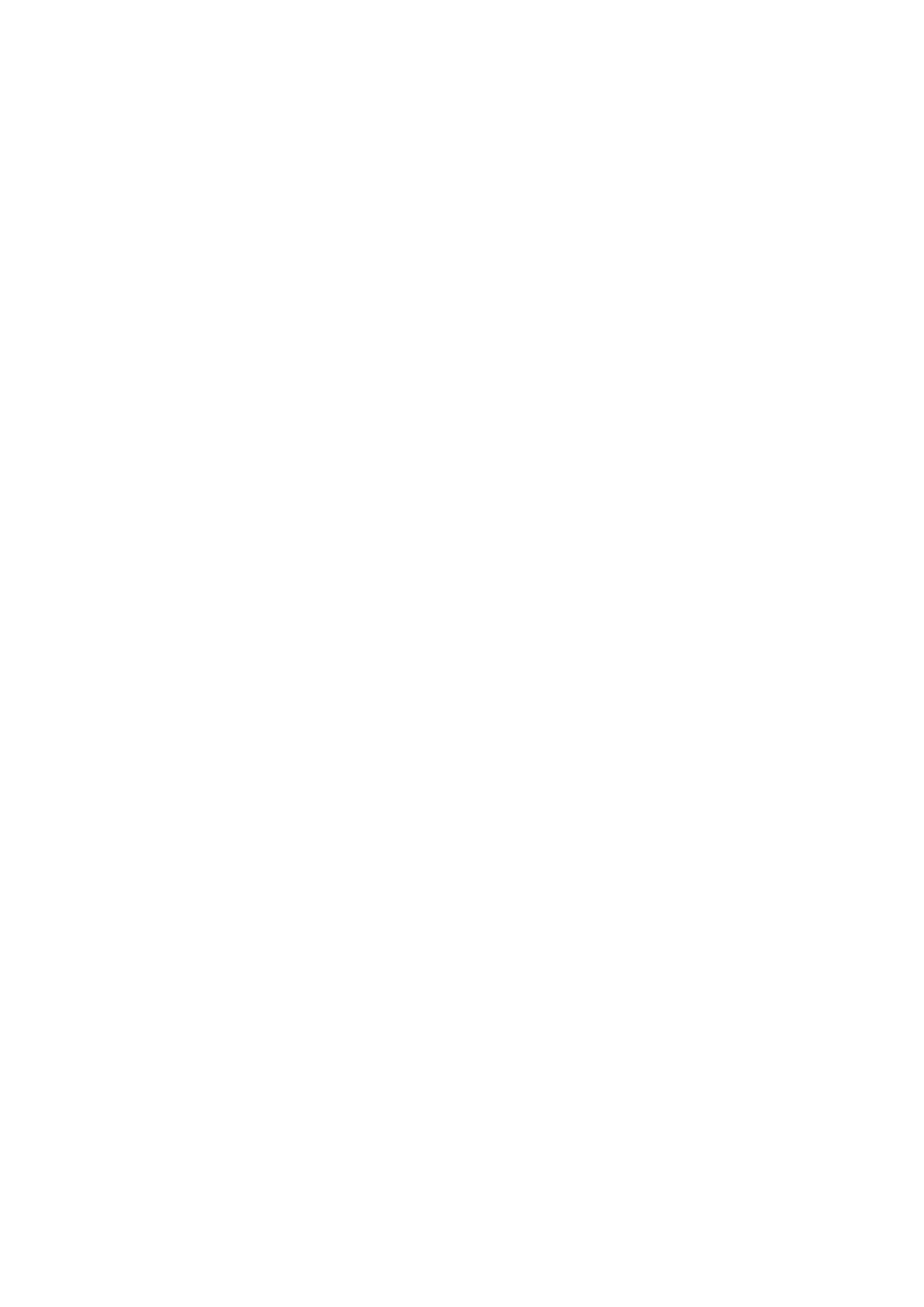## **Intermediate 15/16yrs Division 1 Solo - Friday 21st November**

| <b>No</b> | <b>Name</b>    | <b>Club</b>     | <b>Points</b> |
|-----------|----------------|-----------------|---------------|
| 1st       | Tia Twelftree  | Innovation      | 34            |
| 2nd       | Paige Banning  | <b>Burnside</b> | 28            |
| 3rd       | Chelsea Martin | Ridgehaven      | 16            |
| HМ        | Alyssa Deavin  | <b>Burnside</b> | 13            |
| HC.       | Abbey Norman   | Marden          | 11            |
|           |                |                 |               |

#### **Senior Division 1 Solo - Friday 21st November**

| <b>No</b> | <b>Name</b>      | <b>Club</b>       | <b>Points</b> |
|-----------|------------------|-------------------|---------------|
| 1st       | Paige Dineen     | Innovation        | 24            |
| 2nd       | Taylor Rochester | Marden            | 22            |
| 3rd       | Sarah Mulraney   | Highbury          | 20            |
| HM        | Caitlin Carroll  | Plympton Halifax  | 14            |
| HC.       | Madeleine Wells  | Reynella Braeview | 9             |

## **Sub-Junior 8 yrs Championship - Saturday 22nd November**

| <b>No</b> | <b>Name</b>                | <b>Club</b>                | <b>Points</b> |
|-----------|----------------------------|----------------------------|---------------|
| 1st       | Chloe Chandler             | Marden                     | 42            |
| 2nd       | Cassie Eglinton            | Reynella Braeview          | 22            |
| 3rd       | Alyssa Millard             | Reynella Braeview          | 16            |
| HM        | Emily Higgins & Kaci Tarca | Reynella Braeview & Acacia | 10            |
| HC        |                            |                            |               |

## **Sub-junior 9 &10yrs Championship - Saturday 22nd November**

| <b>No</b> | <b>Name</b>                       | <b>Club</b>       | <b>Points</b> |
|-----------|-----------------------------------|-------------------|---------------|
| 1st       | Amelia Tyler                      | Marden            | 42            |
| 2nd       | Bella Faulkner                    | Reynella Braeview | 18            |
| 3rd       | Charlotte Beh                     | Marden            | 16            |
| HМ        | Jessica Martyn                    | Ridgehaven        | 14            |
| HC.       | Hayley Ann Coonan & Phoebe Kelton | Marden            | 6             |

## **Junior 11yrs Championship Solo - Saturday 22nd November**

| <b>No</b> | <b>Name</b>     | <b>Club</b>           | <b>Points</b> |
|-----------|-----------------|-----------------------|---------------|
| 1st       | Taylor Aaron    | Ridgehaven            | 34            |
| 2nd       | Millie Johnson  | Del Sante Gardens     | 21            |
| 3rd       | Chelsea Kennedy | Del Sante Gardens     | 20            |
| HМ        | Samara Costanzo | <b>AVV Millennium</b> | 16            |
| HC.       | Erin Starr      | Marden                | 9             |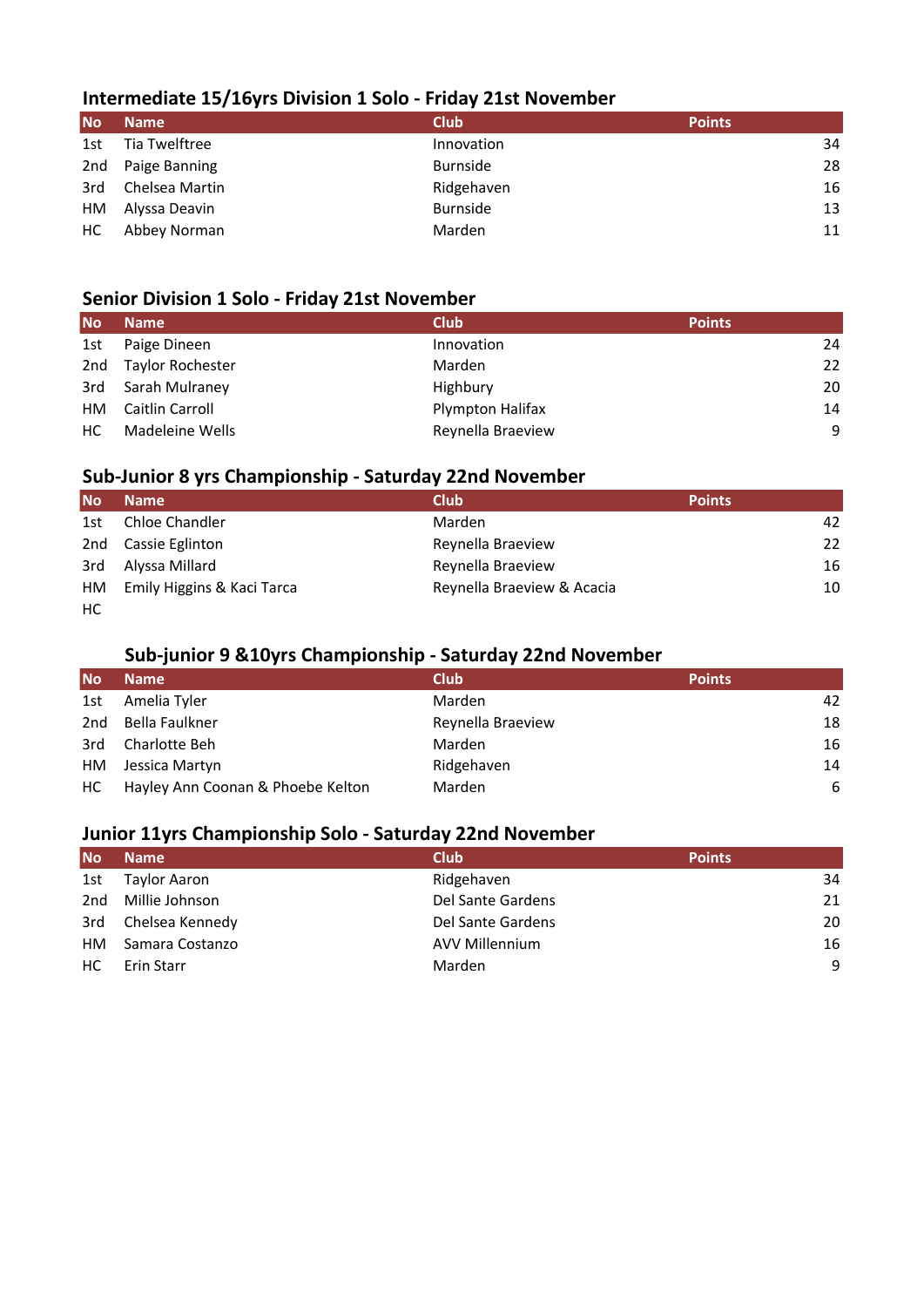## **Junior 12/13yrs Championship Solo - Saturday 22nd November**

| <b>No</b>       | <b>Name</b>        | <b>Club</b>       | <b>Points</b> |  |
|-----------------|--------------------|-------------------|---------------|--|
| 1st             | Hayley Worsman     | <b>Burnside</b>   | 42            |  |
| 2 <sub>nd</sub> | Isabella Cimarosti | Del Sante Gardens | 24            |  |
| 3rd             | Ashleigh Banning   | <b>Burnside</b>   | 16            |  |
| HМ              | Chelsea Baumann    | Marden            | 14            |  |
| НC              | Phoebe Walsh       | Marden            | 5             |  |
|                 |                    |                   |               |  |

#### **Intermediate 14yrs Championship Solo - Saturday 22nd No vember**

| <b>No</b> | <b>Name</b>                           | <b>Club</b>                    | <b>Points</b> |
|-----------|---------------------------------------|--------------------------------|---------------|
| 1st       | Sophie Hamden                         | Marden                         | 42            |
| 2nd       | Charlotte Yandell                     | Marden                         | 18            |
| 3rd       | Rose Koutroumanidis & Brittany Rundle | Innovation & Del Sante Gardens | 16            |
| HМ        | Paris Mazzachi                        | Del Sante Gardens              | 10            |
| HC.       |                                       |                                |               |

## **Intermediate 15/16yrs Championship Solo - Saturday 22nd November**

| <b>No</b> | <b>Name</b>                       | <b>Club</b>       | <b>Points</b> |
|-----------|-----------------------------------|-------------------|---------------|
| 1st       | <b>Emily Gray</b>                 | Marden            | 31            |
| 2nd       | Bianca Eglinton                   | Innovation        | 26            |
| 3rd       | Shanae Patten                     | <b>Marden</b>     | 16            |
| HM        | Emily D'Occhio & Harleigh Stanton | Burnside & Marden | 13            |
| HC        |                                   |                   |               |

## **Masters Solo - Saturday 22nd November**

| <b>No</b> | Name                | Club          | <b>Points</b> |
|-----------|---------------------|---------------|---------------|
| 1st       | Cheree Brumfield    | Murray Bridge | 84            |
|           | 2nd Jescinta Ansell | Gleneliz      | 83            |

## **Masters Duo - Saturday 22nd November**

| <b>No</b> | <b>Name</b>                       | Club     | <b>Points</b> |
|-----------|-----------------------------------|----------|---------------|
| 1st       | Jesinta Ansell & Bonica McCulloch | Gleneliz | 83            |
| 2nd       |                                   |          |               |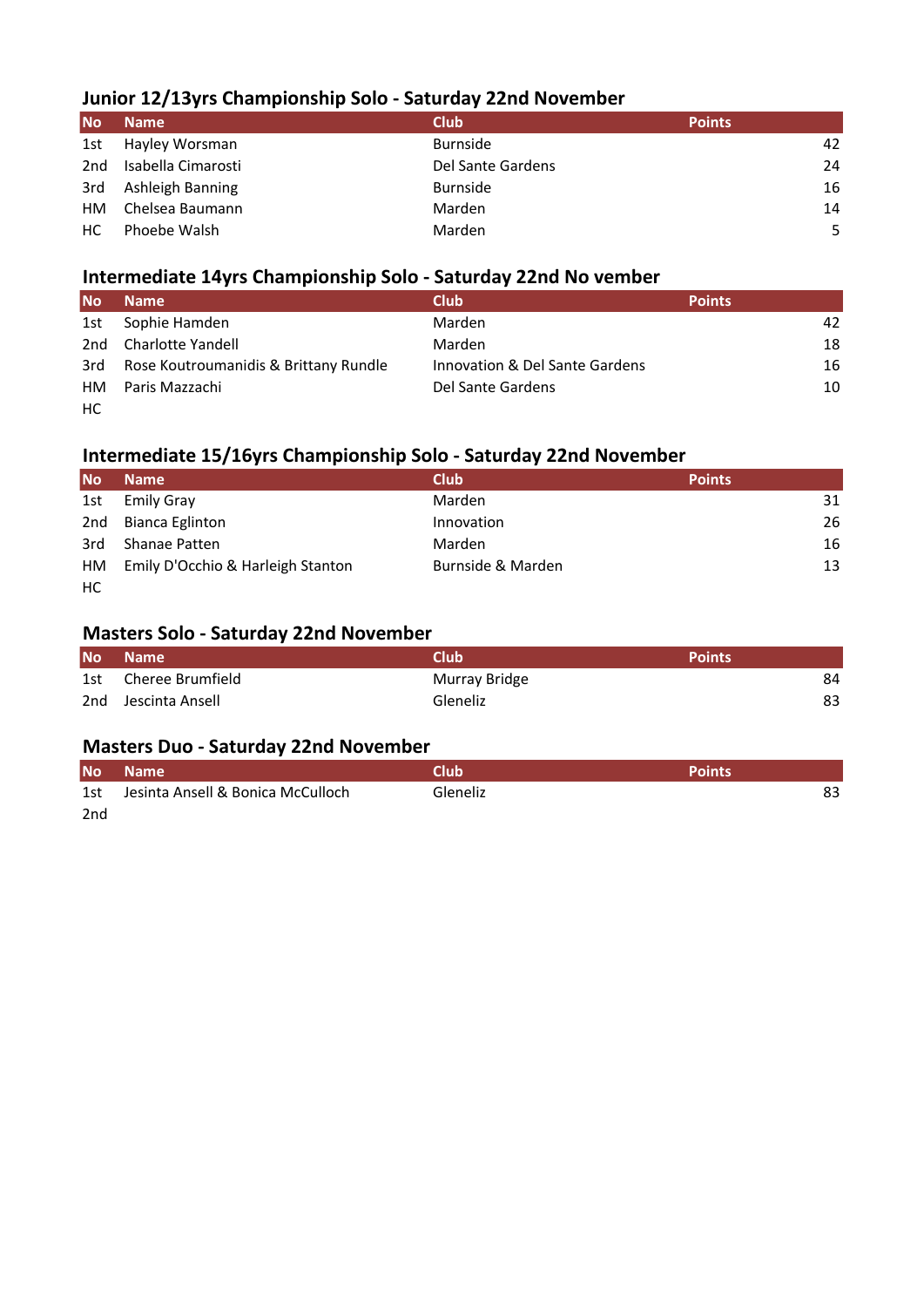# **Senior Championship Solo - Saturday 22nd November**

| <b>No</b> | <b>Name</b>                  | <b>Club</b>       | <b>Points</b> |
|-----------|------------------------------|-------------------|---------------|
| 1st       | Lisa Barnes                  | Marden            | 32            |
| 2nd       | Tahlia Lord                  | Clovelly          | 20            |
| 3rd       | Emma Mulraney                | Marden            | 19            |
| HM        | Taylor Evans & Courtney Gray | Burnside & Marden | 10            |
| HC.       |                              |                   |               |

## **Intermediate 14yrs Duo - Sunday 23 November**

| <b>No</b> | Name                              | <b>Club</b>      | <b>Points</b> |
|-----------|-----------------------------------|------------------|---------------|
| 1st       | Apryl D'Angelo & Sophie Hamden    | Marden           | 88            |
| 2nd       | Rose Koutroumanidis & Abby Wilkin | Innovation       | 84            |
| 3rd       | Hannah Schenscher & Jaeli Hunter  | Del Sane Gardens | 83            |
| HМ        | Paris Mazzachi & Abbey Bullock    | Del Sane Gardens | 81            |
| HC.       | Erin Hamilton & Maddison Trenwith | Innovation       | 80            |

# **Intermediate 15/16yrs Duo - Sunday 23 November**

| <b>No</b> | <b>Name</b>                      | <b>Club</b>                    | <b>Points</b> |
|-----------|----------------------------------|--------------------------------|---------------|
| 1st       | Emily Gray & Carmen Buccini      | Marden                         | 93            |
| 2nd       | Harleigh Stanton & Shanae Patten | Marden                         | 92            |
| 3rd       | Bianca Eglinton & Eliza Jessup   | Innovation & Del Sante Gardens | 90.5          |
| HМ        | Emily D'Occhio & Sarah Worsman   | <b>Burnside</b>                | 90            |
| HC.       | Paige Banning & Ashleigh Banning | <b>Burnside</b>                | 89.5          |

# **Senior Duo - Sunday 23 November**

| <b>No</b> | <b>Name</b>                     | <b>Club</b>                 | <b>Points</b> |
|-----------|---------------------------------|-----------------------------|---------------|
| 1st       | Krystal O'nions & Sarah Schwarz | Clovelly                    | 91            |
| 2nd       | Sarah Mulraney & Tara Douglas   | Highbury                    | 90            |
| 3rd       | Ali Howell & Caitlin Carroll    | Burnside & Plympton Halifax | 89            |
| HМ        | Taylor Evans & Taylor Rochester | Burnside & Marden           | 88            |
| HC.       | Melanie Maguire & Emma Mulraney | Marden                      | 86            |

| <b>No</b>  | <b>Name</b> | <b>Club</b> | <b>Points</b> |
|------------|-------------|-------------|---------------|
| 1st        |             |             |               |
| 2nd<br>3rd |             |             |               |
|            |             |             |               |
| HM         |             |             |               |
| HC         |             |             |               |